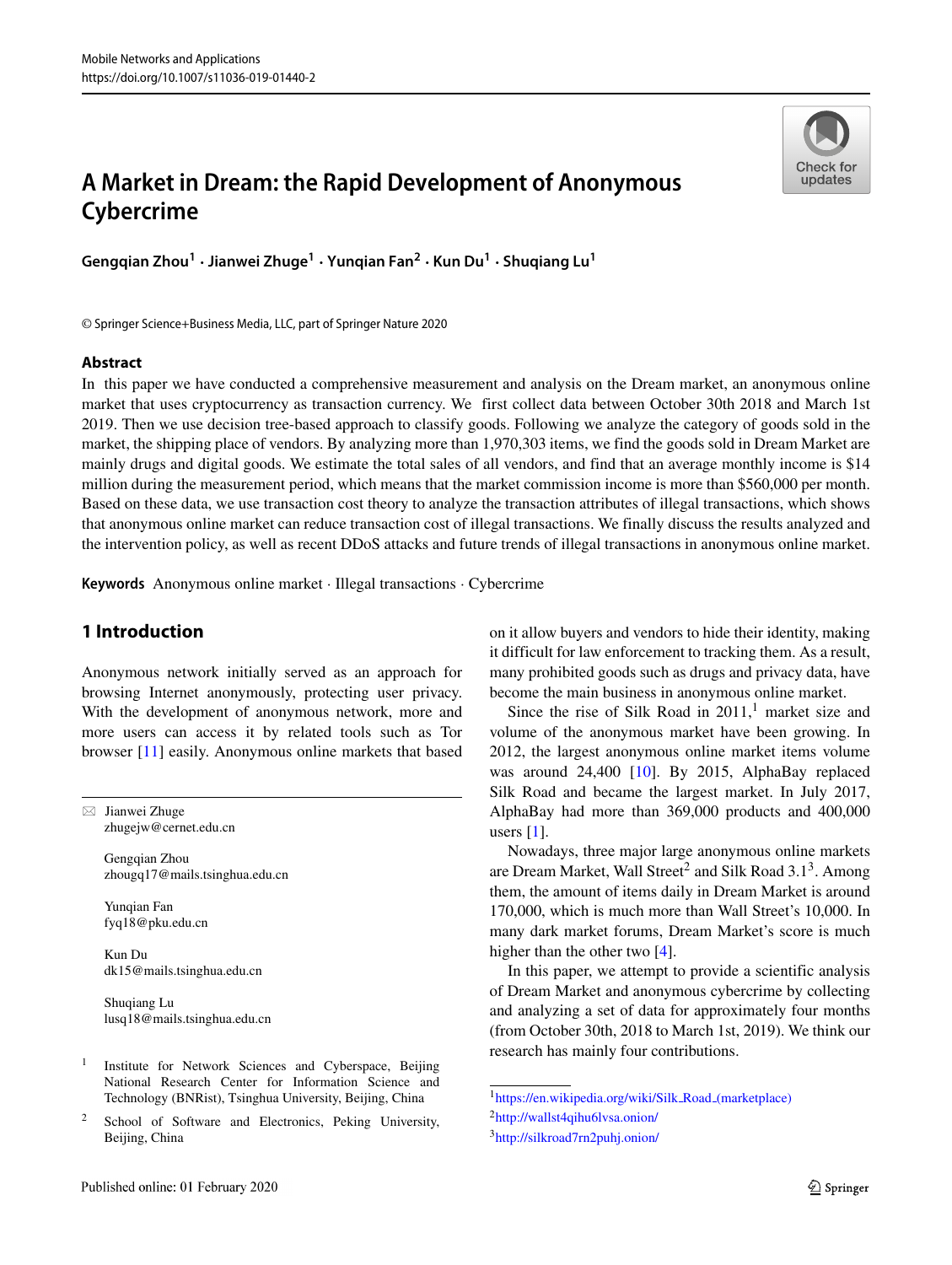- (1) We have designed a relatively sophisticated collection system to get public data from Dream Market.
- (2) We use collected data to show the groups of goods and vendors in Dream Market.
- (3) We use buyer's feedback as a proxy for sales, and we describe the amount of sales in our measurement range. We provide an estimation of daily sales in Dream Market and use this to estimate the amount of commission charged by the market operator. Although we can't use the data sets we collect to estimate the number of buyers, we can see that Dream Market is a very important market with nearly 10 thousand vendors and the average sales is \$14 million per month.
- (4) We use transaction cost theory to explain the reasons for the continued growth of anonymous cybercrime. We also notice that anonymous cybercrime has been developing rapidly.

The rest of the paper is organized as follows. We give an overview in Section [2.](#page-1-0) We introduce how we collect data in Section [3](#page-2-0) and illustrate our metrics analysis in Section [4,](#page-3-0) including volume analysis of illegal goods. In Section [5,](#page-6-0) we discuss market economic data. In Section [6,](#page-8-0) we use transaction cost theory to explain the reasons for the continued growth of anonymous cybercrime. We discuss our findings in Section [7,](#page-9-0) including relevant intervention policies and ethical considerations, and discuss related cybercrime, and the impact of DDoS attacks on the market. The related work is outlined in Section [8](#page-10-1) and we give our conclusion in Section [9.](#page-10-2)

# <span id="page-1-0"></span>**2 Overview**

Dream Market (Fig. [1\)](#page-1-1) is an anonymous online market first appeared in November 2013. There are goods such as drugs, theft data and hacking services in this market. Based on the characteristics of anonymous itself, both buyers and vendors in Dream Market are anonymous. In this section, we summarize the main features of Dream Market by visiting steps involved in a typical transaction and other market mechanisms: access to Dream Market, shopping, and so on.

Similar to other darknet sites, before entering Dream Market, user needs to access the market page by Tor browser. User needs to register her own account in Dream Market. Dream Market supports automatic generation of user names, of course, you can set it yourself. Registration only requires information like username, password, PIN and CAPTCHA. For security reasons, the market supports two login types: password login and 2FA login. 2FA login requires user to set a PGP public key. Only users who have the corresponding private key can log in 2FA.

During transaction, Dream Market charges a certain amount of commission from vendors and imposes restrictions on vendors. Some categories of goods are listed below  $[3]$ .

- Assassinations or any other services which are doing harm to another.
- Weapons of mass destruction: chemical, biological, explosives, etc.
- Fentanyl.

<span id="page-1-1"></span>

**Fig. 1** Dream Market front page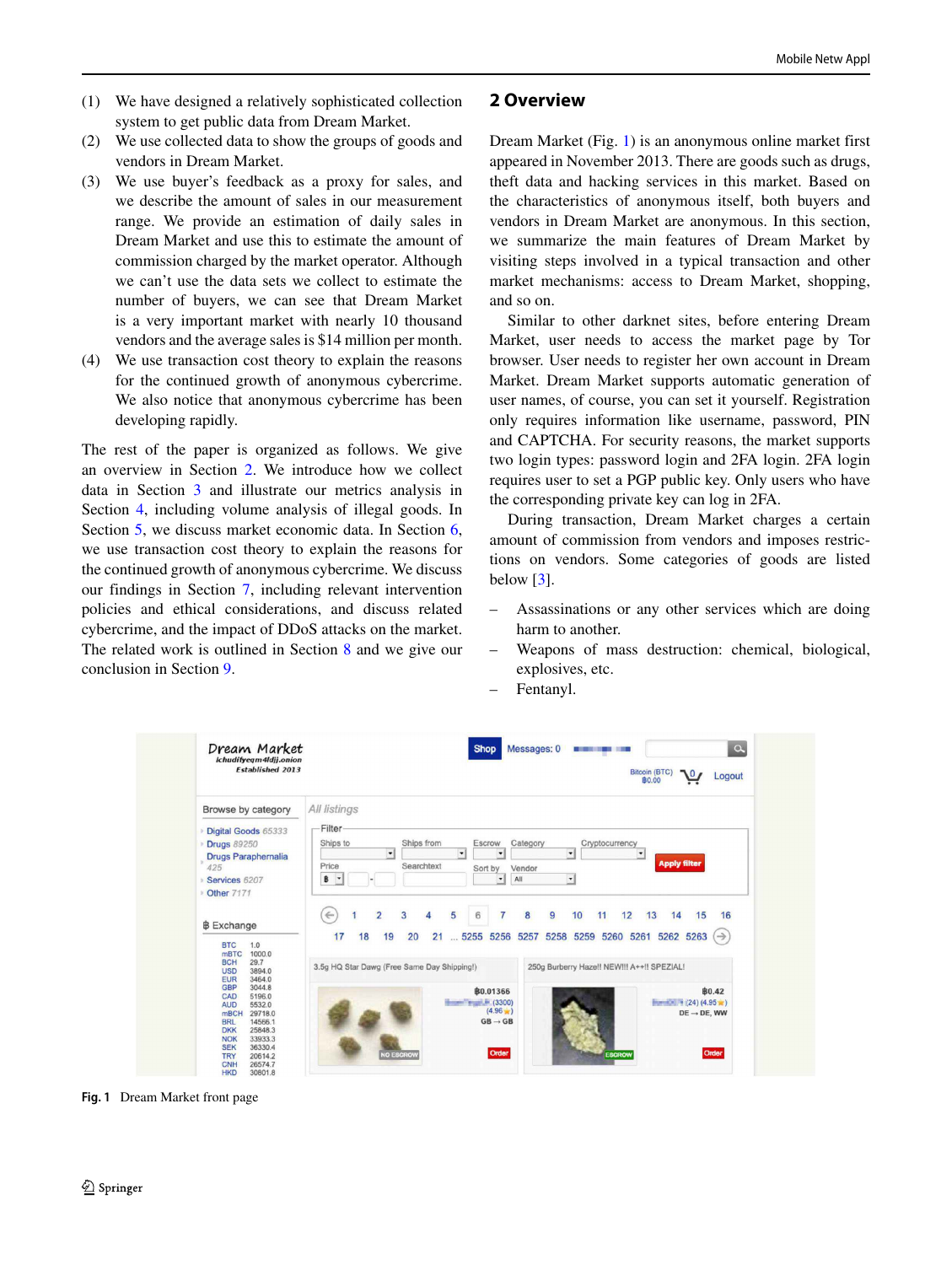- Weapons.
- Poisons.
- Child pornography.
- Live action snuff/hurt/murder audio/video/images.

Although the market has restrictions on goods and services such as weapons and violence, sensitive goods such as drugs, fake identity documents (such as fake passports), privacy data and hacking services are still missing from the list of prohibited items.

When user selects a favorite item from the product list, she can click on the item link to make a purchase. The market supports cryptocurrencies such as BTC and BCH, and the wallet address is provided by the market. Before purchasing, user needs to buy or transfer a certain amount of cryptocurrency to the wallet address. Once the wallet has sufficient currency, user can select the transaction currency and set transaction information, then pay for the transaction. Dream Market supports escrow, which means that buyer's payment will not be sent to the vendor immediately. Instead, it first will be escrowed by the market itself, then transfer to vendor after buyer receives the goods and confirms.

After receiving the goods, buyer can give a feedback. Dream Market recommends submitting negative feedback to better solve the vendor's service problems. At the same time, Dream Market provides reporting capabilities, so buyers can report vendor's situation to Dream Market, including receiving problems, fraud and even reporting to the vendor ID which controlled by law enforcement.

# <span id="page-2-0"></span>**3 Data collection**

In this section we will introduce our data collection methods. We adopt a more secure crawling method, but we have also encountered many challenges. We will illustrate the solve methods below.

# **3.1 Crawling method**

We registered our Dream Market account at the beginning of August 2018 and conducted a simple crawl test. We found that Dream Market login page relied on authentication cookie. The cookie was valid for one week. By using this cookie we can re-login without authentication. So we used the cookie as credentials to keep login status.

We used Python Selenium library<sup>[4](#page-2-1)</sup> and corresponding Firefox drivers to simulate real user's behavior and tried to crawl Dream Market. In order to simulate login process as much as possible, we registered different accounts for website login. For each page request, the crawler replaced the circuit once, and we used the stem<sup>[5](#page-2-2)</sup> tool to do this. From October 30th, 2018 to March 1st, 2019, we tried to crawl pages from Dream Market every day and record the time each page crawled.

### **3.2 Challenges**

Hiding trace is important during crawling. So, we used Selenium to simulate browser and visited the web cautiously. However, in our initial attempts, we found that if we visited the pages a bit more frequently, it would trigger the anti-DDoS mechanism, which made crawling impossible. In order to solve this problem, we limited our crawl frequency and periodically performed circuit replacement.

In order to enhance the hidden effect, the crawler's threads login use different accounts. We started crawling thread at random time every day. For example, in the adjacent two days, we crawled at 5am and 2pm respectively.

Once login successfully, cookies for Dream Market are valid for one week. But if we do not operate the browser for a period of time, the cookie will expire. In many cases, e.g., when we start crawling every day or because it costs too long to visit pages due to network delay, we need to use a new cookie. Since the website login page needs to enter CAPTCHA, we manually login to get the cookie in the early stage. This is also practical in many previous work [\[21\]](#page-11-4). Later, we analyze the patterns of the website's CAPTCHA and develop a machine learning tool based on GAN to achieve automatic login. The CAPTCHA detection can reach higher than 90% accuracy rate. Thereby it can solve the problem of manual login and can do re-login when page-loading timeout.

Although we have made great efforts in hiding trace, we still need to dispose unexpected exceptions. For example, in the middle of January, we received poor quality data due to network failures. These data lacked a lot of information. At the end of January 2019, an organizations began DDoS attacks to Dream Market. Worse in February, it made Dream Market out of visiting during part of February, so the crawler could not obtain valuable data. The attack eased on February 24th and we retrieved data again.

### **3.3 Data sample collection**

In the process of crawling, we set a specific regular expression to match the URL of the site, preventing to visit irrelevant URLs. Most pages we crawled are item pages.

<span id="page-2-1"></span><sup>4</sup><https://www.seleniumhq.org/>

<span id="page-2-2"></span><sup>5</sup><https://stem.torproject.org/>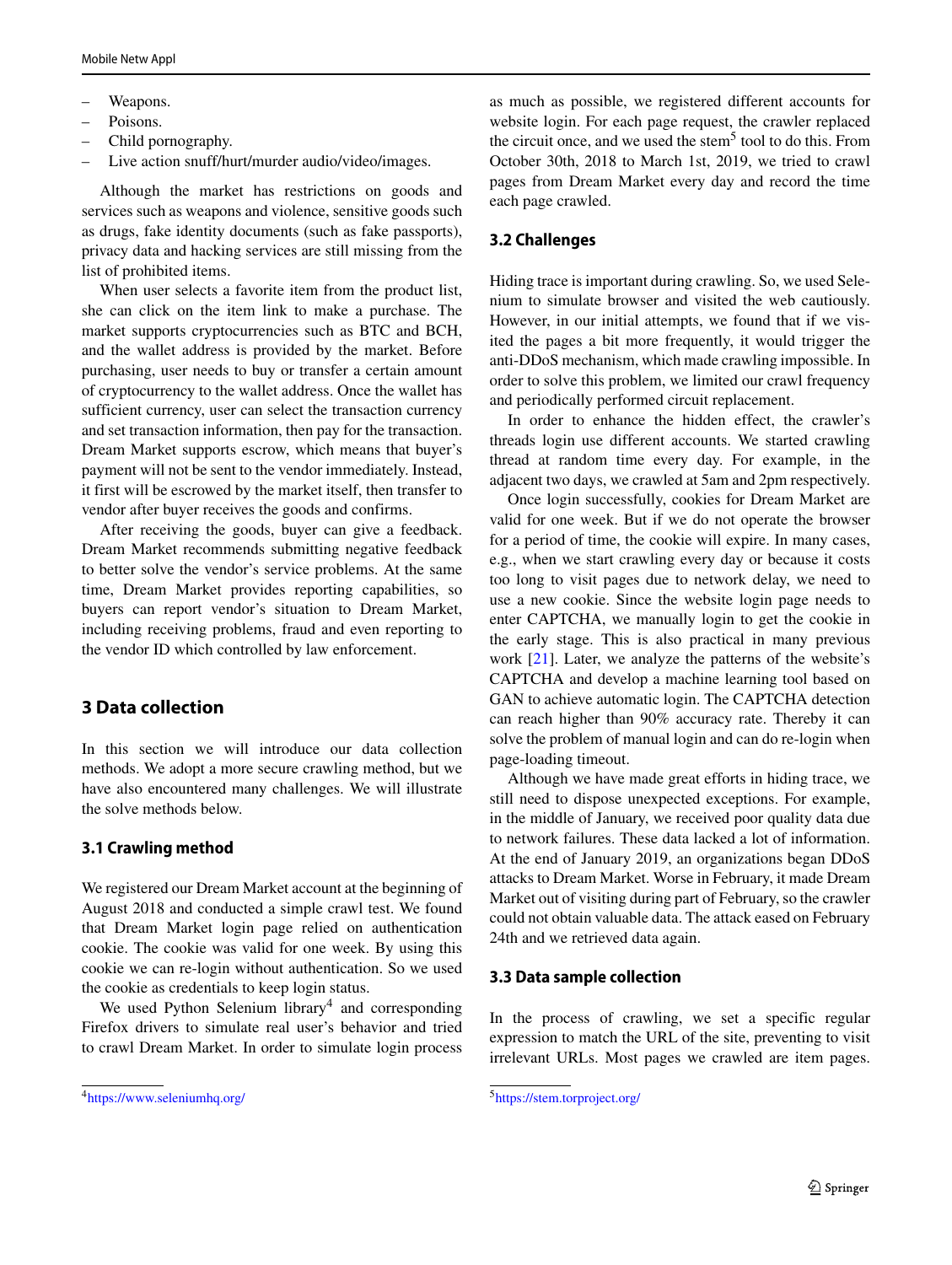<span id="page-3-1"></span>**Fig. 2** Dream Market item page. Each item page contains information such as vendor, price and shipping information

Atlantis Word Processor portable

|                      | Vendor 1 Fr (7800) (4.77 (3) (3) 44/3/4) (3) 346/5/5) |
|----------------------|-------------------------------------------------------|
|                      | Price \$0.000499 (\$1.976)                            |
|                      | Ships to Worldwide                                    |
| Ships from Worldwide |                                                       |
| <b>Escrow</b>        | Yes                                                   |
|                      |                                                       |



### **Product description**

Portable alternative for Word. Take you work with you secured on USB flash.

Figures [2](#page-3-1) and [3](#page-3-2) show an example of a item. The information we collected mainly includes: item name (such as "Atlantis Word Processor portable" in this example), price, ships to/from, item category, item description, buyer feedback (as shown in Fig. [3\)](#page-3-2) and vendor related information (vendor name, sales volume and account verification). This information is publicly available in the market, that means the data we collected does not include buyer's information because the buyer data is not publicly available.

# <span id="page-3-0"></span>**4 Market analysis**

In this section, we first analyze the goods in this market and their vendors. Then we discuss goods categories.

<span id="page-3-2"></span>**Product ratings** 

|      |                                   | 136d <b>x x x x x</b> Enter your comments here |
|------|-----------------------------------|------------------------------------------------|
| 264d |                                   | <b>THE TELL THE SET OF STATE COMMENTS</b> here |
|      | 156d <b>x x x x n</b> nice vendor |                                                |



### **4.1 Goods analysis**

There are five main categories of goods in Dream Market: digital goods, drugs, drug paraphernalia, services and others. Among them, the largest proportion are drugs and digital goods. Drugs can account for almost half of the goods while digital goods account for about 40%. During our measurement period, approximately 1,970,303 separate items were observed.

From the daily volume, some categories of items occupy most of the market share, that is, the items in Dream Market are mainly concentrated on certain categories, and other items are distributed in more than 90 sub-categories, including some without classification labels. The left subfigure in Fig. [4](#page-4-0) shows the long tail phenomenon in Dream Market. At the same time, we calculated the proportion of each category and showed in the right sub-figure of Fig. [4.](#page-4-0) We find that about 60% of the items belong to the top 15 categories.

Table [1](#page-4-1) shows the top 15 item categories that we sort by the three-level classification provided by the website. Here we separate the sub-categories according to the parent categories. As we expect, these commodities are mainly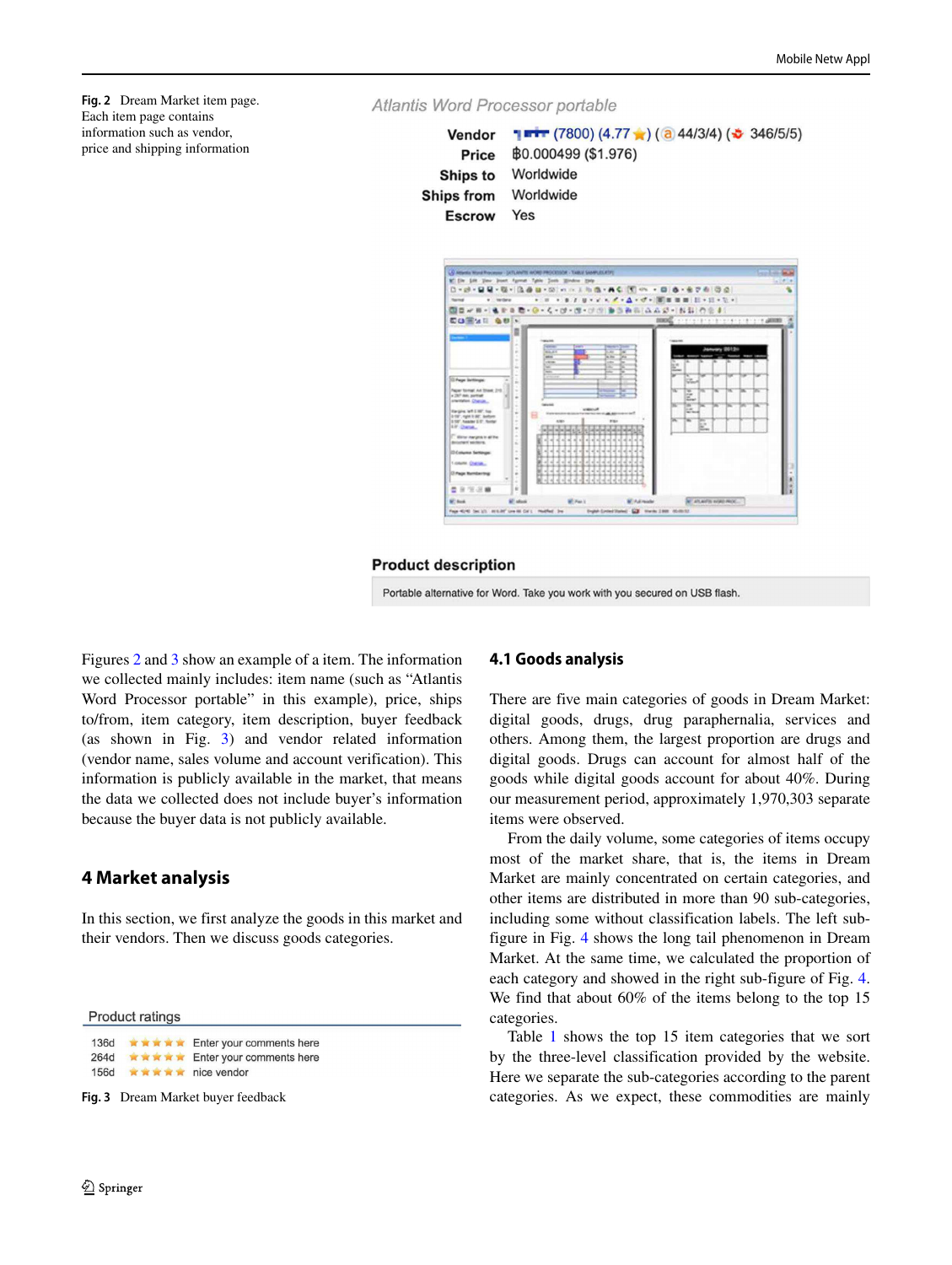<span id="page-4-0"></span>



drugs and digital goods. We found that 10 out of 15 categories belong to drug, and one third of them are cannabis (like hash and weed). Other drugs include LSD, steroids and other restricted drugs; the other five categories include digital goods such as fraud and accounts.

### **4.2 Vendor analysis**

We cannot determine the true identity of each vendor due to the anonymity of the market. As a result, we distinguish vendors by their IDs and have observed nearly 40,000 vendors during the measurement period. The left sub-figure of Fig. [5](#page-5-0) shows the relationship between the proportion of items and the number of vendors in Dream Market.

We collected the volume of transactions that were successfully traded in the market and shown the result in right sub-figure of Fig. [5.](#page-5-0) From this figure we can see that the largest number of vendors have about 64,500 successful transactions. We can see the huge gap between top-ranked and lower-ranked vendors. This reflects the huge difference in the popularity of goods in the market.

We speculate that vendors with lower transaction rankings may exit from market earlier than others. We

<span id="page-4-1"></span>**Table 1** Top 15 categories in terms of items available

| Category      | Sub-category    | Percentage |  |
|---------------|-----------------|------------|--|
| Digital Goods | E-Books         | 8.8%       |  |
| Drugs         | Weed            | 7.8%       |  |
| Digital Goods | Guides          | 7.2%       |  |
| Drugs         | Cocaine         | 4.6%       |  |
| Digital Goods | Accounts        | 3.3%       |  |
| Drugs         | Hash            | 3.1%       |  |
| Drugs         | <b>MDMA</b>     | 3.1%       |  |
| Drugs         | Pills           | 3.1%       |  |
| Digital Goods | Fraud           | 2.9%       |  |
| Digital Goods | Digital Goods   | 2.8%       |  |
| Drugs         | Concentrates    | 2.5%       |  |
| Drugs         | <b>Steroids</b> | $2.5\%$    |  |
| Drugs         | <b>Benzos</b>   | 2.4%       |  |
| Drugs         | LSD             | 2.2%       |  |
| Drugs         | Cannabis        | $2.2\%$    |  |

used Kaplan-Meier estimator [\[15\]](#page-11-5) to compute the survival curve of the probability  $T(n)$  of vendor's activity in the market for at least n days during the measurement. In this measurement, we did not use the time the vendor registered because we only want to survey the life period during our measurement. We record the first occurrence and the last occurrence of each vendor during the measurement and show the result in Fig. [6,](#page-5-1) the confidence for  $T(n)$  is 95%. From this figure we can see that most vendors have an average live time of 80 days, and only a few vendors can live more than 120 days.

About verifying vendor account, Dream Market provides vendors with an account verification mechanism, and vendors can verify their accounts in other markets and reference their own evaluation information from other markets. Dream Market mainly supports account verification among 11 markets include Alphabay and Nucleus. Dream Market also provides "Trusted seller" labels for high-credit vendors. We have compiled statistics on the account verification of vendors during the measurement period. Table [2](#page-5-2) shows the top 8 account verification information. Most vendors do not have account verification information. The account verification that the information source is mainly Alphabay, Agora and Hansa which have once flourished in the largescale anonymous online market. Research by Wegberg and Verburgh [\[23\]](#page-11-6) showed that after Alphabay and Hansa were closed in the Operation Bayonet in July 2017, a large number of users poured into the Dream Market, which should including these vendors.

We compare the vendor's account verification data with the transaction data and draw the relationship lines in Fig. [7.](#page-6-1) We can see that although the vendor's transaction volume has some irregular fluctuations as the vendor's account verification decreases, the overall trend is consistent with the verification, which confirms our speculation that the vendor's credit has a large impact on the vendor's transaction [\[12\]](#page-11-7).

Next, we checked the shipping information for all items, mainly including origin and destination. Table [3](#page-6-2) shows the top 8 locations where the goods are shipped from and the destination is the overall proportion, with most of the goods are received worldwide. In addition, most of the places of receipt are mainly concentrated in Europe, United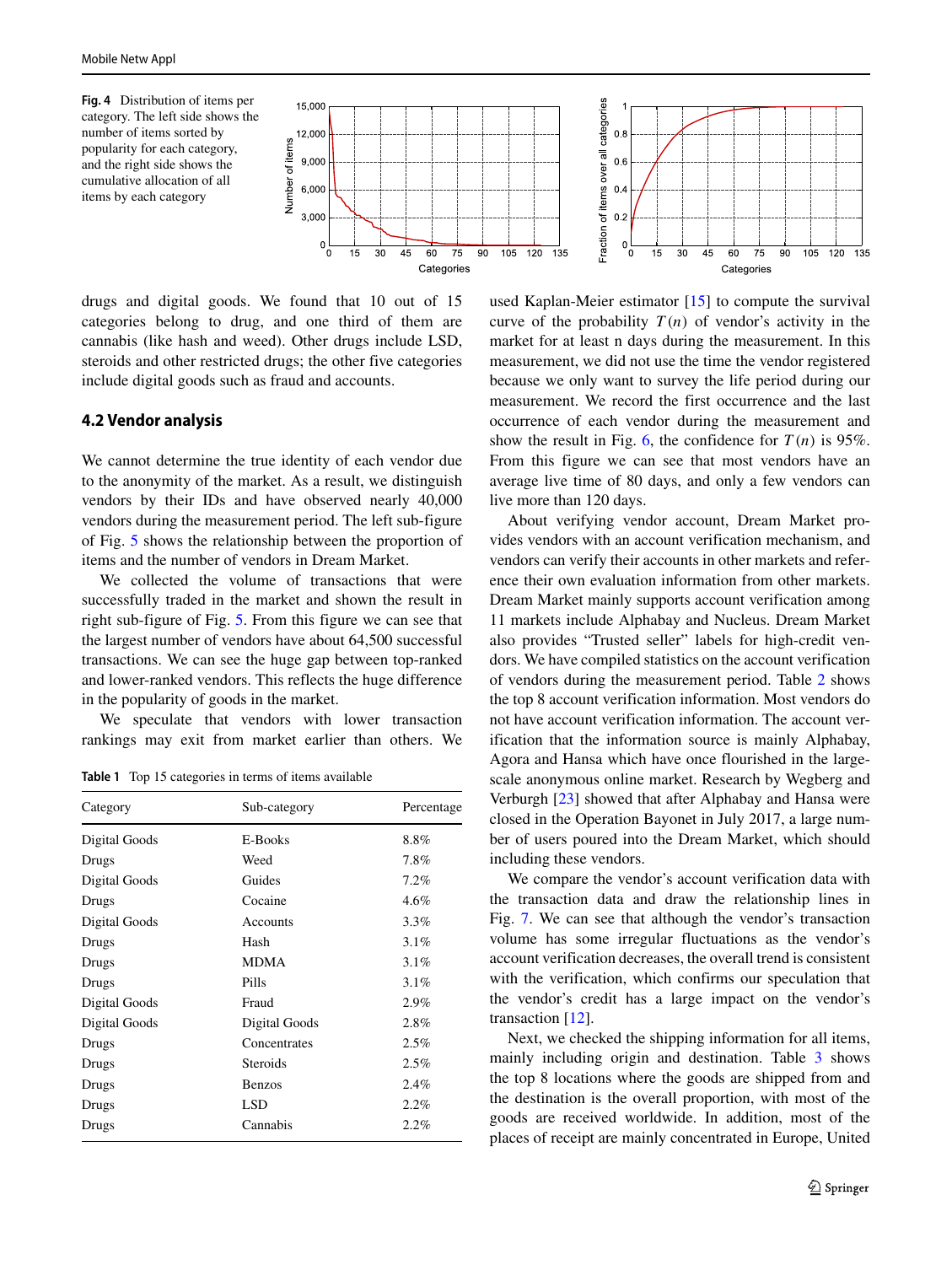<span id="page-5-0"></span>

**Fig. 5** The left side shows proportion of items in the market as a function of the number of vendors, and the right side shows the number of transactions of vendors

States and Canada. It can be seen that darknet trafficking overcomes the challenge of vendors and customers having to be in the same location  $[6]$ , allowing items to be transported worldwide.

In terms of origin, since Dream Market allows vendors to freely fill in the origin information when publishing items, in this respect, compared with the destination, the vendor's setting of the origin is very irregular, and different vendors have different ways of describing the same location. However, we can still see that the origin of goods is mainly concentrated in the United Kingdom, Germany, Netherlands and other European countries as well as the relatively developed countries such as United States and China. It is worth noting that some vendors have a certain spelling error in the origin, such as "Gemrmany", "unoted states", etc. However, we believe that this may be intentional by the vendor and is intended to confuse the review of law enforcement. At the same time, we also noticed that some of the fillings is not like the origin, but it is more like a supplement to the destination, such as "usa2usa&india2uk", which aims to explain the relationship between the origin and the destination; "ww except us", this filling is more like an destination description. This reflects the vendor's

<span id="page-5-1"></span>

**Fig. 6** Probability a vendor will continue selling goods on the market as a function of time (in days)

sensitivity to the origin, and some vendors are reluctant to publish their origin of goods in the market, which is also a way to deal with law enforcement review.

Dream Market provides escrow. During our measurement period, the market requires that the items published by the vendor must be subjected to escrow, that is, the payment is managed by the market before the buyer confirms the receipt. However, we found that not all items have escrow. In our measurement, we find that 85.12% of the items have escrow, and about 14.88% of the items no escrow.

### <span id="page-5-3"></span>**4.3 Categories**

Next, we consider the classification of the goods. Figure [8](#page-7-0) shows the distribution of the five categories of goods in the Dream Market. We can see that the main goods sold by Dream Market are drugs and digital goods. Since the market allows the classification of goods to be empty, and the classification options provided by the market for vendors are relatively chaotic, such as the subordinate inclusion relationship, we designed a machine learning classifier and re-identified.

Since description information of the good is described by the data type of the string, we extracted the feature as the input of the classifier. We identified and extracted 76,858 descriptions with different item of accurate labels as corpus,

<span id="page-5-2"></span>**Table 2** Top 8 markets of verification(include Dream market's trusted)

| Category                       | Percentage |
|--------------------------------|------------|
| None                           | 72.6%      |
| Alphabay                       | 12.9%      |
| Not advanced to trusted seller | $6.8\%$    |
| Agora                          | 3.9%       |
| <b>Nucleus</b>                 | $3.0\%$    |
| Trusted seller                 | 2.7%       |
| Hansa                          | 2.7%       |
| Abraxas                        | $1.3\%$    |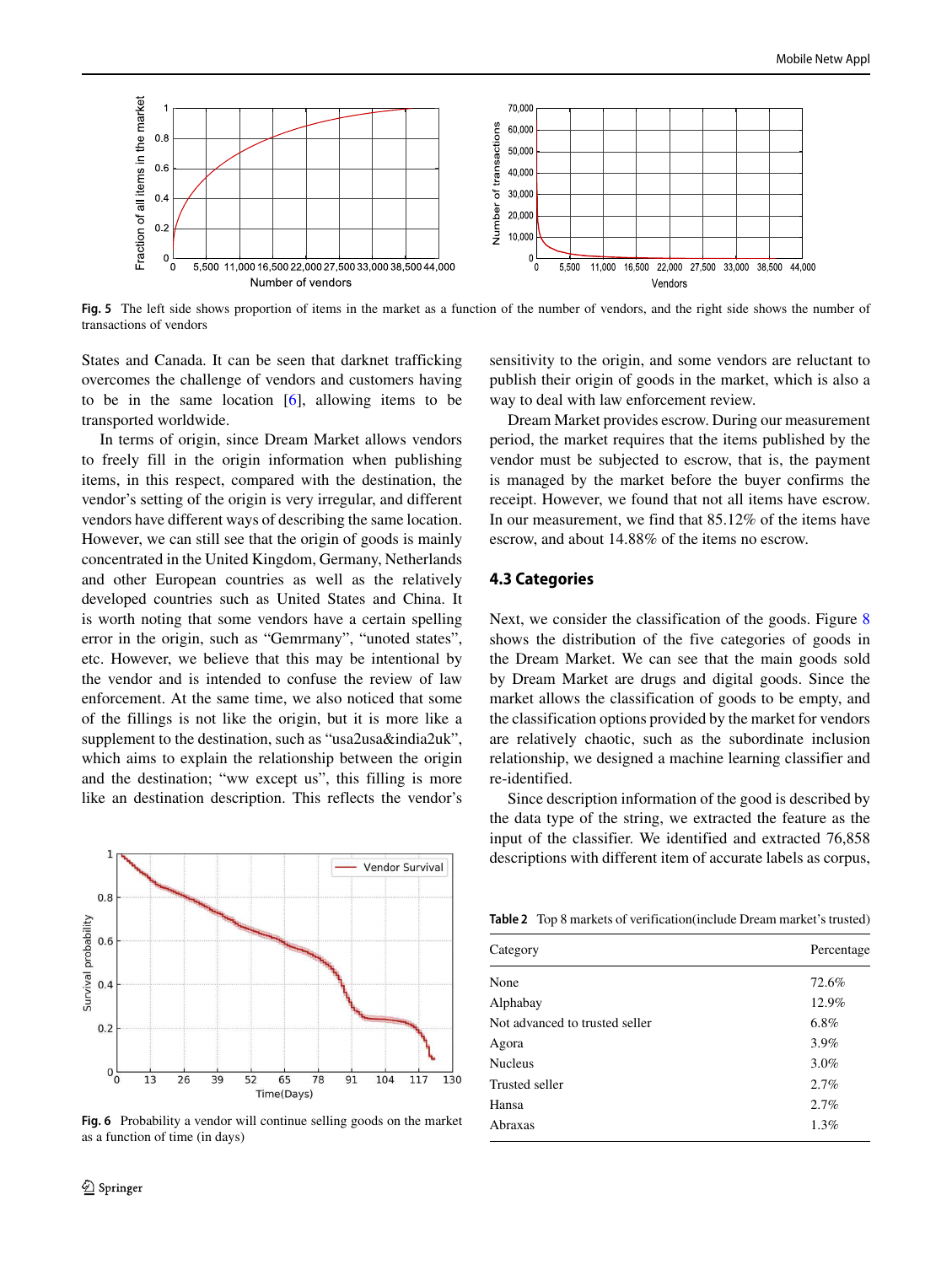<span id="page-6-1"></span>

**Fig. 7** Transactions and verifications of vendors

and selected 5,317 non-stop words with frequency more than 0.002 as feature words. We calculated the tf-idf values corresponding to the above characteristic words of 76,858 samples.

In order to increase the training speed of the classifier, we perform the unsupervised feature selection by principal component analysis (PCA). The first 3246 principal components after PCA explain the variance of 95%. We use this as the 3246 feature input of the classifier. Since the number distribution of the five major categories of drugs, digital goods, other, services and drugs paraphernalia in the sample is extremely uneven (about 40:30:5:3:0.3), we choose the decision tree which has a less sensitive in the case of uneven sample distribution as classifier and use the gradient boosting decision tree which in the LightGBM framework<sup>[6](#page-6-3)</sup>. We divided the samples into training, validation, and test sets in a 6:1:3 ratio. After multiple parameter adjustments on the training set and the verification set, the accuracy of the classifier on the test set can reach 95%. Metric during training as shown in Fig. [9.](#page-7-1)

After the classification, we found that the distribution of independent good categories during the measurement was basically the same as the daily distribution of goods in the market. We collected and analyzed the origin and destination of each type of good, and we find that the transaction scope of drug-based goods is mainly concentrated in North America, Europe and Asia; digital goods and services are based on the special nature of online shipments, and their transaction scope covers the whole world.

# <span id="page-6-0"></span>**5 Economic analysis**

In this section we will discuss the economic indicators of Dream Market. We first estimate the transaction volume of the market, then calculate the average price of goods in each category based on the classification in Section [4.](#page-3-0)

### **5.1 Sales**

As described in Section [3,](#page-2-0) we obtained feedback on items in the market during the measurement period and used the feedback information as a indicator to calculate recent transaction volume. Considering the comprehensiveness of the feedback information collected, there may be cases such as buyer deleted original feedback information or reposted feedback during our measurement. Therefore, using feedback information directly is not correct. We refer to the Christin's method  $[10]$  by using the average value in a 30-day sliding window, trying to estimate the daily sale volume. This method can eliminate potential problems caused by updating feedback. We limited the time window to 30 days because the average number of days we measured for 4 months is exactly 30 days.

The results of our estimation are shown in the left side of Fig. [10,](#page-8-1) where each point corresponds to the average daily volume of the past 30 days. For each goods, the total volume is calculated by counting the amount of feedback the buyer posted in the past 30 days and multiply this number by the average price over the past 30 days. The daily transaction volume can be estimated as the final transaction volume divided by 30.

We can see that the sales volume in December is significantly higher than that in January, which may due to

<span id="page-6-2"></span>**Table 3** Top 8 most frequent shipping to(left), and shipping from(right)

| Ship to              | Pct.   | Ship from            | Pct.   |
|----------------------|--------|----------------------|--------|
| Worldwide            | 60.79% | Worldwide            | 17.86% |
| Europe               | 23.95% | <b>United States</b> | 17.59% |
| <b>United States</b> | 16.88% | United Kingdom       | 14.85% |
| United Kingdom       | 12.31% | Germany              | 7.28%  |
| Australia            | 4.55%  | <b>Netherlands</b>   | 5.69%  |
| Germany              | 2.67%  | Europe               | 5.24%  |
| Sweden               | 2.26%  | Australia            | 3.07%  |
| Canada               | 1.39%  | Sweden               | 2.88%  |
|                      |        |                      |        |



<span id="page-6-3"></span><sup>6</sup><https://github.com/Microsoft/LightGBM>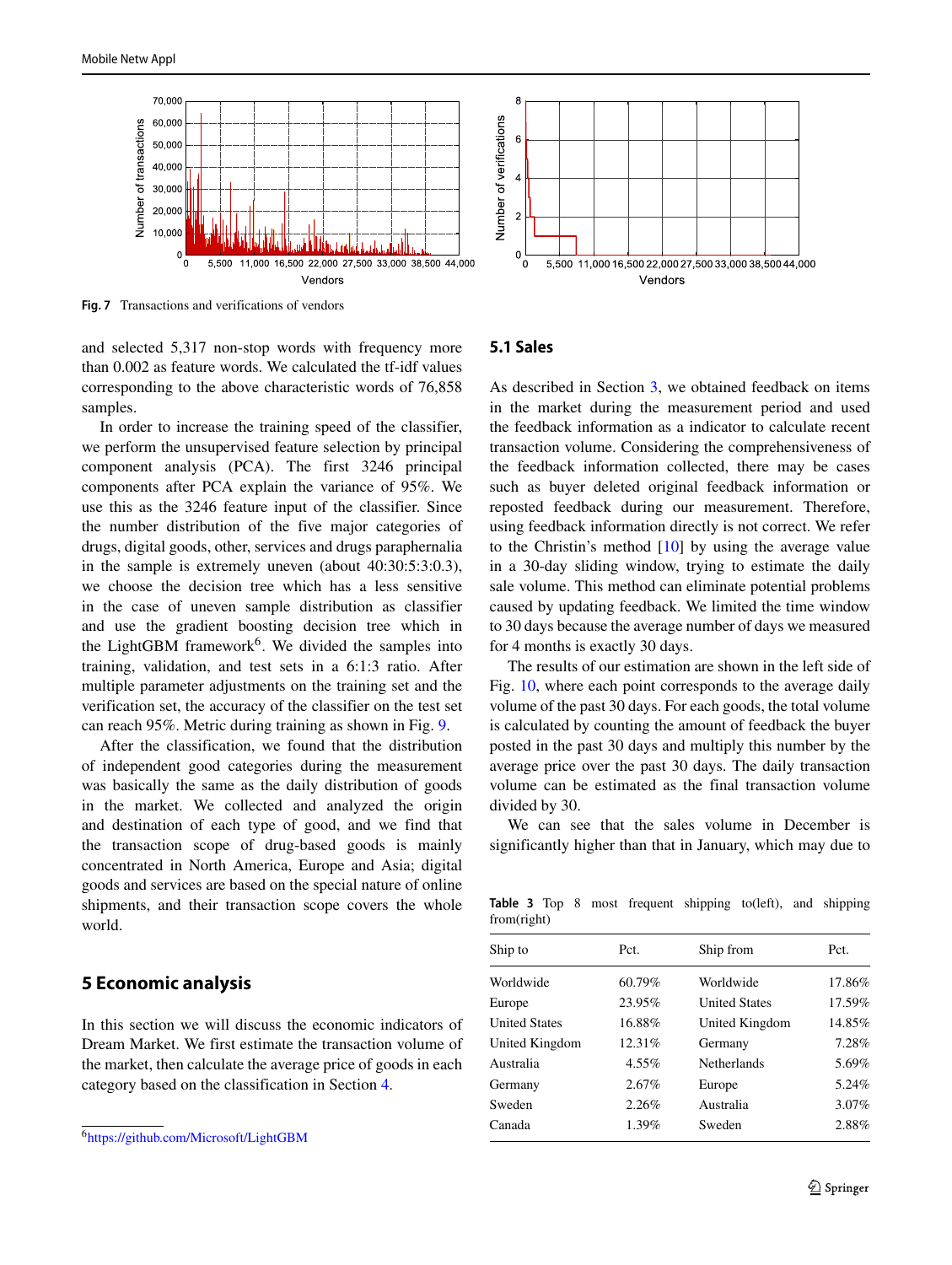#### <span id="page-7-0"></span>**Fig. 8** Main categories



the climax of shopping at this special time period, the end of the year. We plot the curve of 1 Bitcoin corresponding to the four physical currencies during the measurement period. As shown in the right side of Fig. [10,](#page-8-1) we can observe that the sales volume rise as the exchange rate decreases. This is consistent with the market phenomenon we observed, that is, the market price of Dream Market will be adjusted with the exchange rate to ensure its price stability to the physical currency.

In particular, we should note that after we resumed data acquisition at the end of February, although the exchange rate increased slightly from the end of January, this was not enough to cause the sales volume to decrease so much during this period. This decline in sales should be due to the DDoS attacks on the site. Regarding the DDoS attacks that began at the end of January, users in a Darknet Forum [\[4\]](#page-11-2) have different opinions. We will discuss this in Section [7.](#page-9-0)

We use the exchange rate on the right side of Fig. [10](#page-8-1) to convert sales to US dollars, and find that during our measurement period, the average monthly sales volume is at least \$14 million. Since the market sales volume in February was affected by DDoS, that is, the annual sales volume of the entire market will generally exceed \$200 million. At the same time, the market will charge 4% of the vendor's sales as a market commission, so that Dream Market's annual income is about \$8 million.

### **5.2 Price of classified goods**

As described in Section [4.3,](#page-5-3) we designed a machine learning classifier to reclassify goods. We calculated the average price of each category of goods. The average price of drugs is \$1059.91. Here, since the market does not distinguish between the sales patterns, the average price is not differentiated between retail drugs and wholesale drugs. According to the data provided by the UNODC [\[6\]](#page-11-8), we find the average price we get is between the lowest retail price and the highest wholesale price, which indicates that the price of drugs in Dream Market is basically the same as in other drug selling channels.

On the other hand, we found the average price of digital goods was the lowest, only \$156.14. We notice that digital goods in Dream Market mainly include e-books and information. This low-priced sale will seriously infringe the intellectual property rights of the authors of the books and the privacy rights of the people related in the information.

<span id="page-7-1"></span>

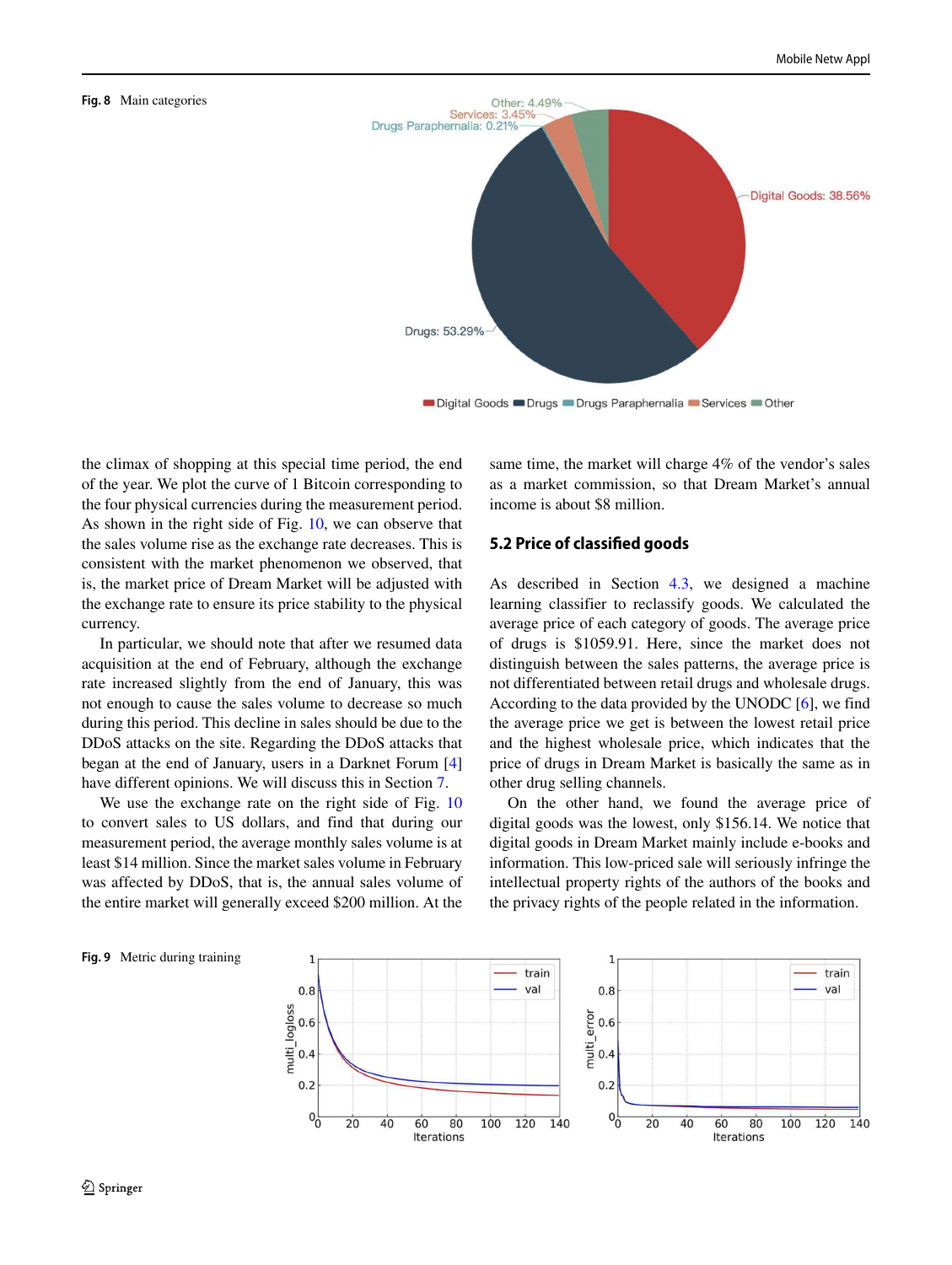<span id="page-8-1"></span>**Fig. 10** Estimate of the total amount of daily sales (in BTC) occurring on Dream Market(left) and evolution of the value of a Bitcoin in the four major currencies used in the countries of the vendors operating on Dream Market(right). Data is from CoinGecko [\[2\]](#page-11-9)



# <span id="page-8-0"></span>**6 Transaction cost theory**

Based on the observed phenomena, we use the theory of transaction cost  $[9, 25]$  $[9, 25]$  to explain the choice of illegal transactions methods. We first define the characteristics of illegal transactions and anonymous online market transactions. Then we analyze the transaction attributes of illegal transactions and the trends of illegal transactions.

# **6.1 Characteristics of transactions**

For illegal transactions, there are three main characteristics.

**High profits** As we have known, because of the high profits of illegal transactions that vendors will still take risks under the severe attack of law enforcement agencies. Moreover, with the strengthening of law enforcement in various countries, the prices of illegal goods (such as drugs) are increasing year by year.

**High risk** As mentioned above, illegal goods such as drugs are all traded goods severely cracked down by law enforcement agencies in various countries. The conduct of transactions may be interfered and blocked by law enforcement agencies. Therefore, illegal transactions are risky.

**Ongoing demand** The most typical example here is drugs. Since drugs can be addictive to the user, the long-term needs of the user are formed, so the demand is frequent and continuous.

For anonymous online market transactions, the characteristics they have are as follows:

**Anonymity** Based on the market environment of the anonymous online market, both parties to the transaction access market through Tor network, so neither party can know the true identity of others.

**Freedom** The anonymity of the anonymous online market has brought certain difficulties to the supervision of the relevant departments. Therefore, the goods sold in such markets have a very high degree of freedom.

**Difficult to track** Anonymous online market uses cryptocurrency as transaction currency. The flow of funds in such currencies is difficult to track.

Next, we explore the impact of transaction attributes of illegal transactions on transaction cost.

# **6.2 The impact of transaction attributes of illegal transactions on transaction cost**

In 1985, Willianmson [\[20\]](#page-11-12) proposed the theoretical basic behavioral assumptions of transaction cost. Transaction cost refers to the sum of various costs such as money, time, knowledge and physical strength that users cost to complete the transaction. The transaction attributes that affect the transaction cost mainly include three dimensions [\[24\]](#page-11-13): transaction asset specificity, frequency of occurrence and transaction uncertainty. Below we discuss the transaction attributes of illegal transactions in three dimensions from the perspective of buyers and vendors.

**Asset specificity** Traditional entity illegal transactions is generally introduced by acquaintances, using linguistic and crypted words, or using special methods to disguise transactions as legitimate transactions, so it has a high asset specificity. With the development of Internet, illegal goods began to be sold through the network. Compared with the traditional, the specificity of illegal goods sold by Internet has been significantly reduced. For digital goods, such as cyberattack services, as Wegberg et al. studied [\[8,](#page-11-14) [22\]](#page-11-15), that is, can be sold in the form of commodities and have lower asset specificity.

**Frequency** Drug buyers are generally addicted to it, so they have a sustained purchase of drugs, which has a large demand and a high frequency of transactions.

**Uncertainty** Uncertainty in illegal transactions comes mainly from the credit problems of both parties. Because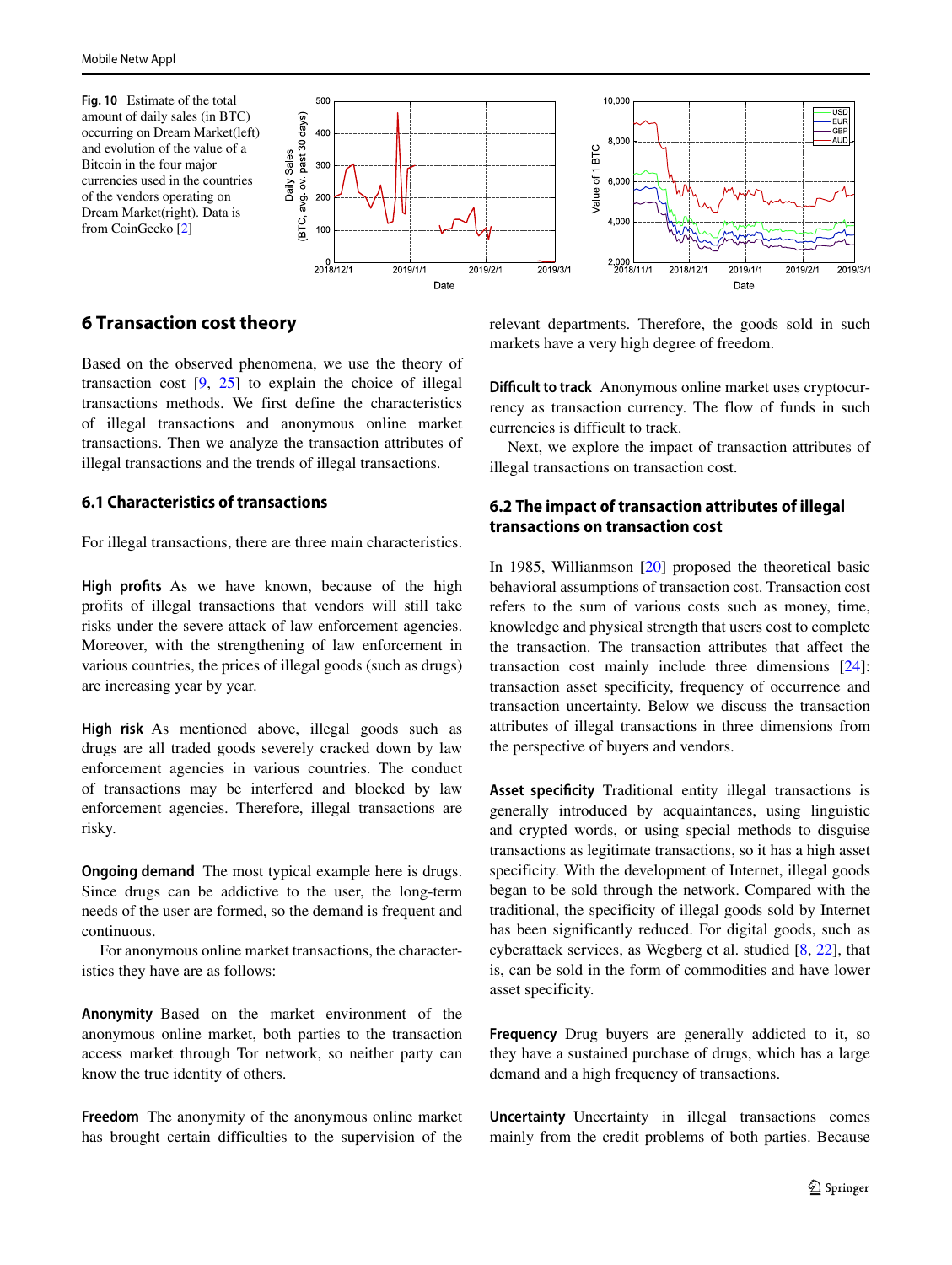sellers may be fraudulent, it is often difficult for buyers to determine the seller's credit. At the same time, it is difficult for sellers to confirm whether the buyer is a true buyer instead of a law-executor, therefore it has high uncertainty.

First, we can see from the transaction attributes of illegal goods that the freedom of an anonymous market can reduce the asset specificity of illegal transactions, there is no binding relationship between the buyer and the seller. Based on the high demand and high frequency of illegal transactions, the anonymous online market transaction mode is simple, and the high degree of freedom can guarantee the frequency of transactions. In terms of uncertainty, Dream Market and other markets provide escrow mechanisms and evaluation mechanisms. Besides, account verification mechanisms and reporting mechanisms can reduce the uncertainty of transactions. At the same time, the anonymity of online networks also reduces the risk of exposure of both parties involved in the transaction. Therefore, anonymous online market transactions can reduce the transaction cost of illegal transactions.

# **6.3 Trends and choices**

For the characteristics of transaction attributes of illegal transactions, transaction cost can be greatly reduced through anonymous online market transactions. At the same time, in terms of market price, we compare the (drug) data released by the relevant agencies such as the United Nations [\[5\]](#page-11-16) with the average price of the goods classification in Dream Market. The goods price in Dream Market is roughly between retail and wholesale prices, which means that the buyer can buy goods from anonymous online market at the right price, and sellers can also get more profits by issuing multiple items and increasing market credit lines. The market uses Bitcoin for transaction, and the flow of funds is difficult to track, further reducing the exposure of both parties to the transaction. It can be seen that the anonymous online market provides a relatively reliable transaction environment for illegal goods transactions, and anonymous cybercrime will become more and more popular, which will become the focus of law enforcement agencies in the future.

# <span id="page-9-0"></span>**7 Discussion**

In the Section [4,](#page-3-0) we studied the types of goods in the Dream Market and found that about 90% of them were drugs and digital goods, which reflected the huge demand for the two types of goods, and also contained huge benefits. Compared with drugs that have always had a large number of user needs, the emergence of a large number of digital goods and global sales also reflect various copyright, privacy and security issues caused by the rapid development of Internet technology in recent years. On the other hand, through our research on the account verification of the market, we find that many vendors use the same nickname in multiple markets, regardless of whether these markets still exist or not. These vendors who use the same nickname display their relevant information in other markets through the account verification in the Dream Market, so that buyers in the Dream Market trust them more. Although doing so will make vendors more likely to be part of the law enforcement target, in order to gain the trust of more buyers, these vendors are willing to take the risk. This is consistent with the characteristics of the illegal transactions we mentioned in the Section [6.](#page-8-0)

Next, we will give our discussion on Dream Market in this section. First, we discuss measurement result and ethical considerations. Lastly, we assess the increasing rampant of anonymous online market crimes and the response of law enforcement agencies.

### **7.1 Measurement result and Ethical issues**

The measurements we made in previous section are relying on feedback information buyers left. If a buyer in Dream Market did not leave any feedback after purchasing the product, we will get no result. Therefore, the numbers we provide in Section [5](#page-6-0) should be considered as a lower bound.

For ethical issues, first of all, the data we collect is public. Anyone can collect the data from Dream Market by registering an account, so there is no risk of exposing the user's privacy. Second, we use a browser-based driver. The crawler's framework is equivalent to a normal user. Of course, we have designed a GAN-based CAPTCHA recognition system, which is mainly for quick login to the website and does not constitute a network attack behavior.

# **7.2 Anonymous cybercrime and law enforcement intervention**

Given the special nature of the anonymous online market, more and more illicit goods vendors and buyers will choose to trade in this market. In the first section, we introduced the development of the anonymous online market, and our research shows that Dream Market even has more goods than AlphaBay and Silk Road with greater sales. This fully reflects the rapid growth of anonymous online transactions.

The network provides vendors with a broader sales space, so that their goods can be known to users around the world. For digital goods, especially commercial cyberattack services, the network platform is undoubtedly their best channel. At the same time, anonymous online market transactions have greatly reduced transaction cost, which is also a main factor for the rapid development of the anonymous online market.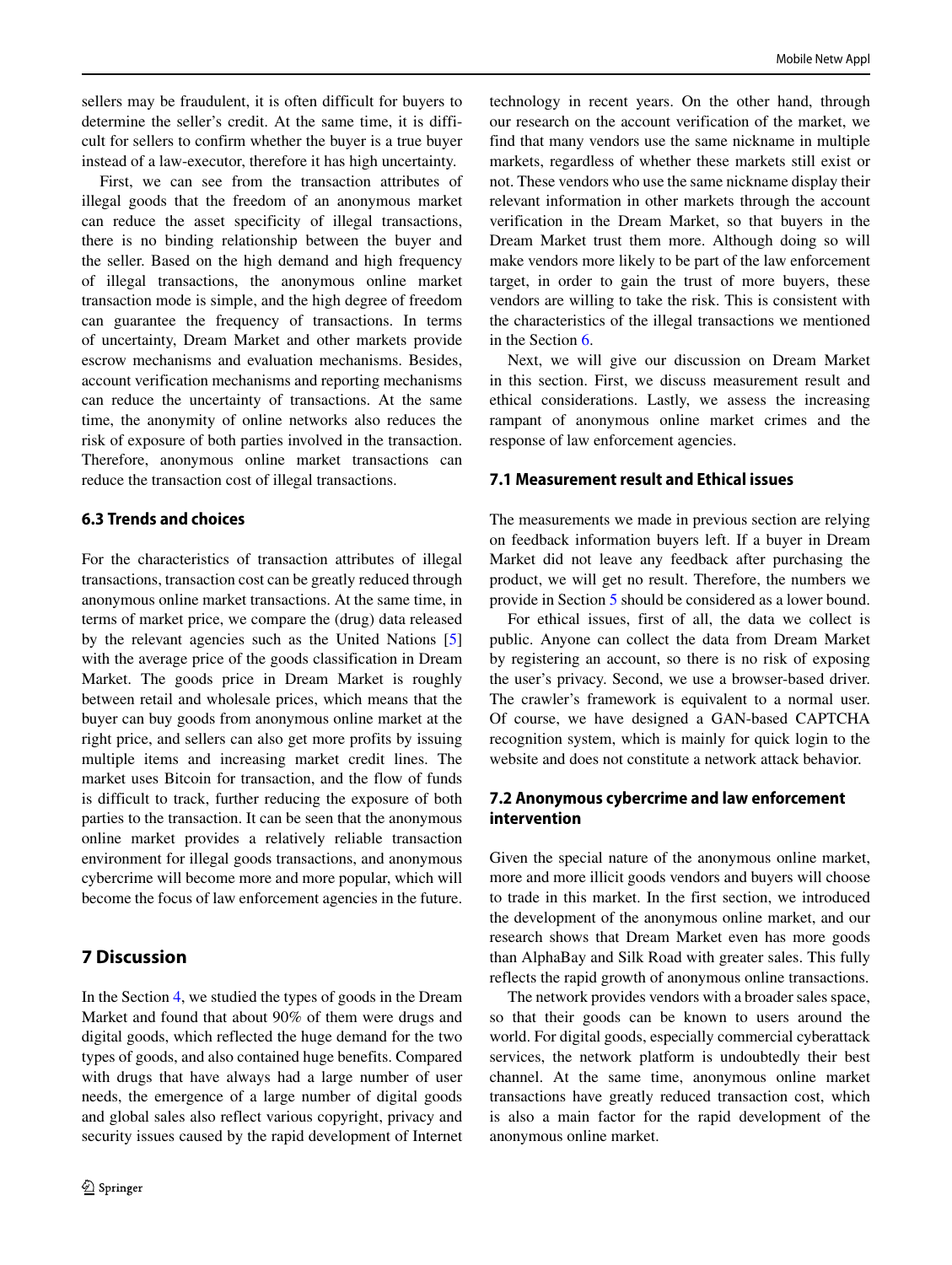In July 2017, the multinational police unit closed AlphaBay and took over Hansa during the bayonet operation, and closed Hansa a month later. According to a survey conducted in January 2018 [\[6\]](#page-11-8), more than half believe that they are not affected by the closure of these platforms. It can be seen that the current law enforcement measures have not had a significant impact on the anonymous online market. They need to study new law enforcement strategies to combat with anonymous cybercrime.

# **7.3 About DDoS**

Now, we consider the DDoS attack during the measurement period. At present, there are mainly the following views in the forum [\[4\]](#page-11-2).

**The attack comes from other markets.** Some believe that DDoS attacks against Dream Market come from other large anonymous online market. If this is the case, it suggests that there is a phenomenon of malicious competition in the anonymous online market, which also reflects the potential huge benefits of the anonymous online market.

**The attack comes from law enforcement.** Though our research shows that the sales of Dream Market during the DDoS attack decreased significantly, we think that the law enforcement agencies do not attack an anonymous online market through DDoS attacks to undermine market transactions.

On March 27th, 2019, Dream Market posted a message on the homepage of the website saying that it will be transferred to the platform of its partner company.

# <span id="page-10-1"></span>**8 Related Work**

First of all, in terms of technology, the crawling techniques and classification techniques used in this paper have similarities with researches [\[16,](#page-11-17) [17,](#page-11-18) [19\]](#page-11-19) in this field. The difference is that we are not concerned with the implementation of specific attacks, but describe the anonymous online market as accurately as possible. We used a GAN-based CAPTCHA recognition system for website login. In terms of classification, we used methods and achieved higher accuracy.

In 2012, Christin conducted a related measurement on Silk Road [\[10\]](#page-11-1), the largest anonymous online market at that time. In 2015  $[21]$ , they evaluated and analyzed the ecosystem of anonymous networks based on previous data and later crawled. Different from them, our main concern is not the market's ecosystem and vendor diversification, but the analysis of market data, the application of transaction cost theory to prove the trend of illegal transactions in the anonymous online market.

Wegberg and Verburgh [\[23\]](#page-11-6) studied the change in vendors in the Dream market in 2017, with particular attention to the impact of the July multinational police force "Bayonet Action" on Dream Market vendor changes. At the same time, Wegberg et al. studied the commodification of cybercrime in Dark Market [\[22\]](#page-11-15). They found that commodification achieved outsourcing, which lowered the barriers to entry for aspiring criminals and could drive further growth in cybercrime. Research on cybercrime mainly includes [\[7,](#page-11-20) [13,](#page-11-21) [14,](#page-11-22) [18\]](#page-11-23), etc., mainly focusing on buyer strategy, seller behavior and forum exchanges.

# <span id="page-10-2"></span>**9 Conclusion**

We complete a comprehensive measurement of Dream Market, the largest and most popular anonymous online market. We have collected market data for more than four months (October 30th, 2018 - March 1st, 2019). We have analyzed the acquired items data and observed that the major goods in the market are drugs and digital goods. We compared the number of account verification by market vendors with the transaction volume and found the relationship between vendor credit and transaction volume.

We estimate sales during the measurement period, with monthly sale exceeding \$14 million. Through these measurements, we use transaction cost theory to analyze the impact of anonymous online market transaction attributes with transaction cost, proved that anonymous online markets can actually reduce transaction cost, so that traditional crime patterns will gradually transfer to anonymous network.

We discuss the growing trend of anonymous cybercrime and the corresponding intervention policies of law enforcement agencies and the recent DDoS attacks by Dream Market. We believe that regardless of the originator of DDoS event who belongs to, it reflects the potential huge profit and growing trends of anonymous online markets. Advances in technology will lead to better anonymity solutions, and we will pay attention to this.

**Acknowledgements** We thank the anonymous reviewers for their constructive feedback. This work is supported by the BNRist Network and Software Security Research Program (Grant No. BNR2019TD01004).

# **References**

<span id="page-10-0"></span>1. Blokt Newpage. [https://blokt.com/news/the-4-biggest-darknet-sca](https://blokt.com/news/the-4-biggest-darknet-scandals-where-millions-in-crypto-were-seized) [ndals-where-millions-in-crypto-were-seized.](https://blokt.com/news/the-4-biggest-darknet-scandals-where-m illions-in-crypto-were-seized) Last accessed 15 Mar 2019